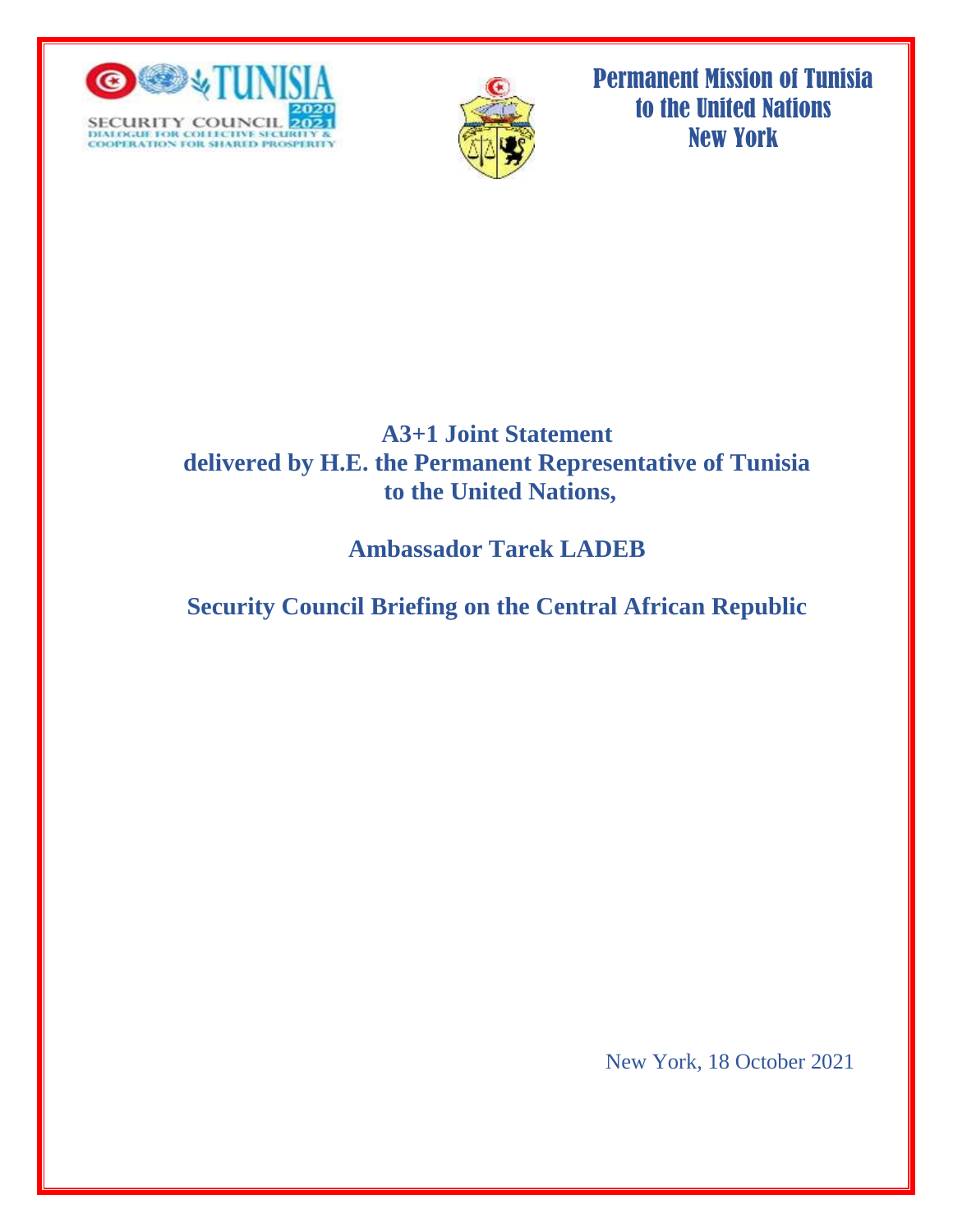*Please check against delivery*

#### **Mr. President:**

- 1. I have the honor to deliver this statement on behalf of the A3+1, namely Kenya, Niger, Tunisia and Saint Vincent and the Grenadines.
- *2. [The A3+1 appreciates the presence of H. E. President Faustin-Archange Touadera, President of the Central African Republic and look forward to his statement.]*
- 3. I thank Mr. Mankeur Ndiaye, the Special Representative of the Secretary-General, for his informative briefing on the situation in the Central African Republic and on MINUSCA activities. I also thank Ambassador Adeoye Bankole, Commissioner for Political Affairs, Peace and Security, Ambassador Olof Skoog-European Union Ambassador to the United Nations and Ms. Palmela Audrey Derom-President of the National Youth Council of the Central African Republic for their equally insightful briefings.
- 4. We commend the leadership of SRSG Ndiaye and express our strong support to MINUSCA in discharging its mandate effectively amidst an increasingly challenging environment.
- 5. We would like to take this opportunity also to thank the Secretary-General for his comprehensive report of 11 October, prepared in accordance with the Security Council Resolution 2552 (2020).

## **Mr. President:**

- 6. In our statement we will focus on four main points: the political situation, the security situation, and the humanitarian situation in the CAR, as well as the renewal of the MINUSCA mandate.
- 7. But before that let me first, on behalf of the A3+1, welcome President Touadera's announcement on 15th October of a cease-fire and call upon the armed groups to follow suit. We encourage all parties to abide by the Political Agreement and cease hostilities.

## **Mr. President:**

- 8. On **the political front**, we note with satisfaction the government-led efforts and commitment towards the organization of the Republican Dialogue. We encourage the CAR authorities to forge ahead with this process.
- 9. In this respect, we support the efforts of the International Conference on the Great Lakes Region (ICGLR) aimed at organizing an inclusive dialogue that will pave the way for long-term stability in the CAR.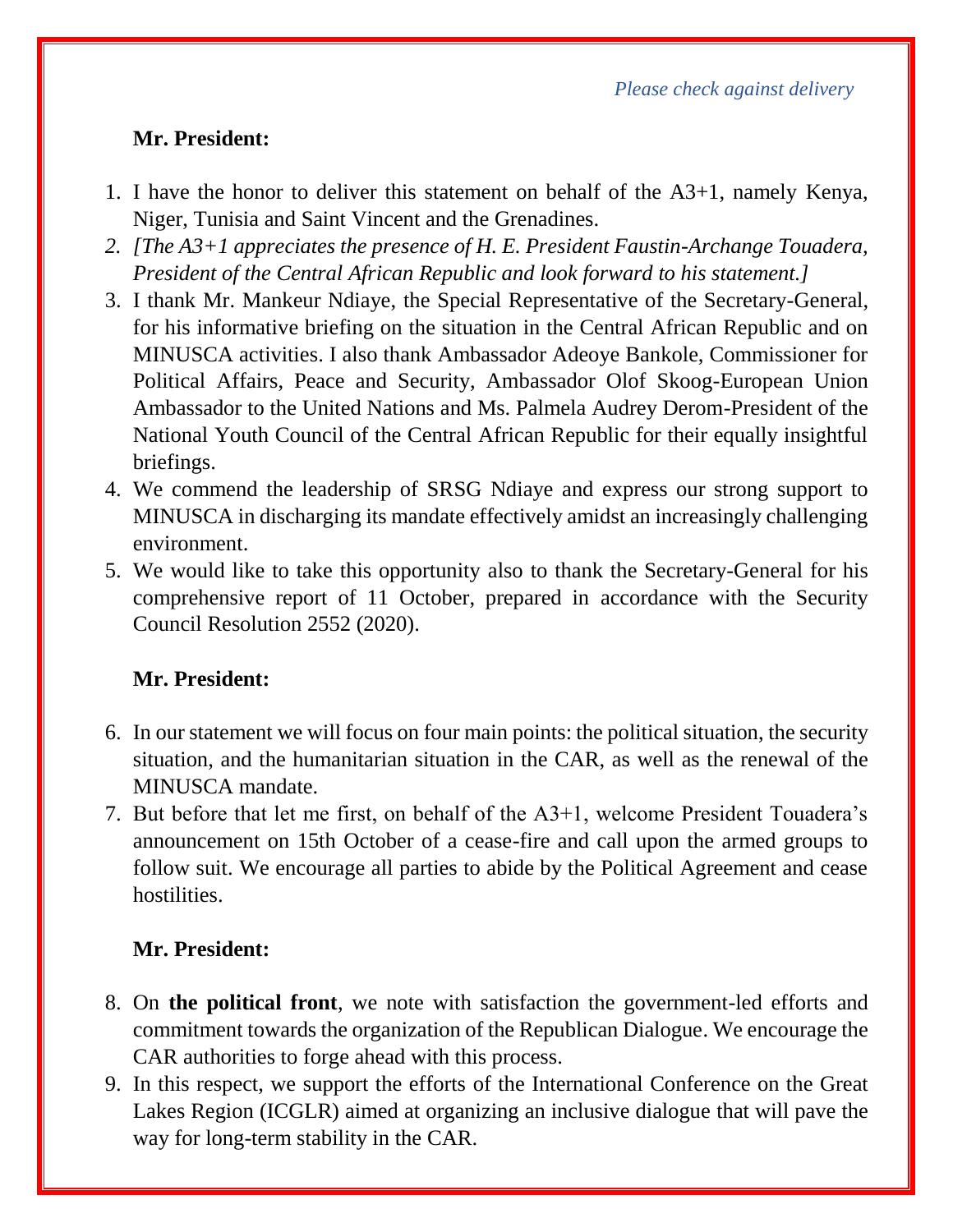*Please check against delivery*

- 10.We underscore the necessity of ensuring the implementation of the Political Agreement which we believe remains a fundamental tool to unlock stability, security, peace, and economic development in CAR.
- 11.The A3+1 is encouraged by the active engagement of President Touadera with regional organizations and neighboring countries aimed at further strengthening their cooperation and help support the peace process in CAR.
- 12.We believe that the regional organizations mainly the African Union (AU) and the Economic Community of Central African States (ECCAS), in their capacity as guarantors of the Political Agreement, and out of the need for "African solutions to African problems", are playing a very important role and contribute effectively in advancing the peace process.
- 13.In this regard, we equally appreciate the constructive efforts of the International Conference on the Great Lakes Region (ICGLR) and other partners for their unwavering support to the peace process in CAR.
- 14.We note with satisfaction the adoption of a new calendar for the next municipal, regional, and senatorial elections and encourage adherence to the voter registration schedule which will allow the participation of internally displaced persons, refugee returnees and new adults. Of equal importance to this electoral process, is the full, equal and meaningful participation of women. We consider this a positive step towards the strengthening of the inclusive democratic process in CAR.

#### **Mr. President:**

- 15.On the security front, we are deeply concerned about the volatile situation in the West and Center of the CAR which has resulted in casualties of civilian populations. We have high expectations that the recently announced cease-fire will contribute in stabilizing the tense security situation.
- 16.Furthermore, we welcome the Government-led activities with the support of MINUSCA in the security sector reform, national reconciliation as well as DDRR and justice and rule of law reform. These are encouraging steps on the path of consolidating good governance and democratic institutions.
- 17.Nevertheless, we remain deeply concerned by the reported increase in cases of serious human rights and international humanitarian law violations against vulnerable and internally displaced persons as well as incidents of conflict-related sexual violence, recruitment of children and continued threats and attacks against the civilian population, humanitarian actors and UN peacekeepers during the reporting period.